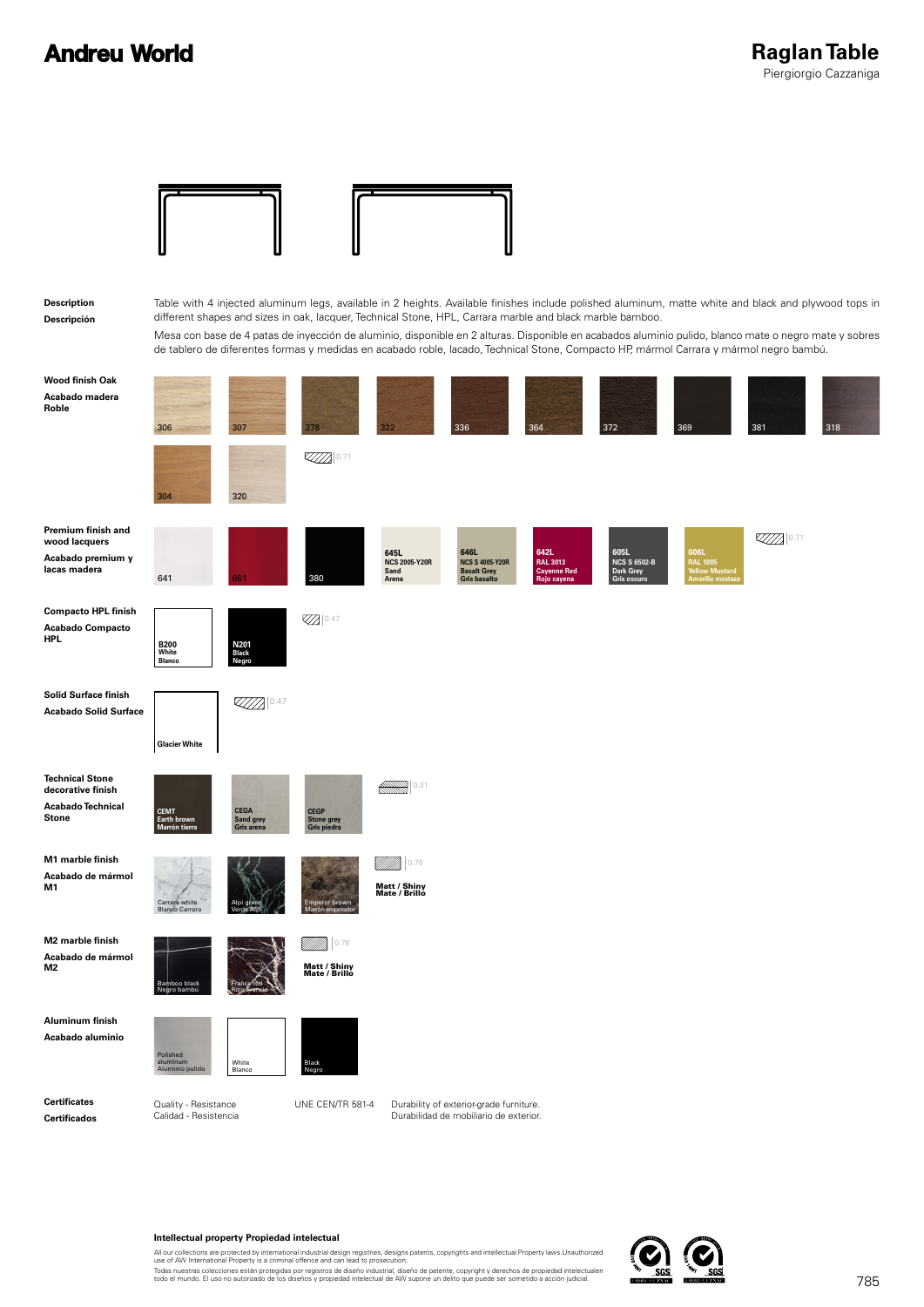# **Andreu World**

### **Raglan Table**



| Table height / Altura de mesa 10.25               |                                                |                     |          |               |          |                                |          |                           |                |                           |       |                              |       |                        |       |
|---------------------------------------------------|------------------------------------------------|---------------------|----------|---------------|----------|--------------------------------|----------|---------------------------|----------------|---------------------------|-------|------------------------------|-------|------------------------|-------|
|                                                   |                                                |                     |          |               |          |                                |          | Table top / Sobre         |                |                           |       |                              |       |                        |       |
| <b>Top</b><br>measures<br><b>Medidas</b><br>sobre | <b>Aluminium finish</b><br>Acabado de Aluminio | Lacquered<br>Lacado |          | Oak<br>Roble  |          | Solid Surface<br>Solid Surface |          | ***Marble M1<br>Mármol M1 |                | ***Marble M2<br>Mármol M2 |       | Compacto HPL<br>Compacto HPL |       | <b>Technical Stone</b> |       |
|                                                   |                                                | Ref.                | \$       | Ref.          | \$       | Ref.                           | \$       | Ref.                      | \$             | Ref.                      | \$    | Ref.                         | \$    | Ref.                   | \$    |
| 29.50x29.50                                       | Matte<br>Mate                                  | ME8512              | 1,458    | <b>ME8548</b> | 1,604    | <b>ME8584</b>                  | 2,089    | ME8620                    | 2,206          | ME8950                    | 2,961 | <b>ME8664</b>                | 1,528 | <b>ME8760</b>          | 1,700 |
|                                                   | Polished aliminum<br>Aluminio pulido           | <b>ME8514</b>       | 2,549    | ME8550        | 1,840    | <b>ME8586</b>                  | 2,320    | ME8622                    | 2,444          | ME8951                    | 3,059 | <b>ME8666</b>                | 1,761 | <b>ME8762</b>          | 1,957 |
|                                                   | <b>A</b> lbs                                   | 42                  |          | 42            |          | 67                             |          | 91                        |                | 91                        |       | 58                           |       | 91                     |       |
|                                                   | 1 box / bulto $\Box$ Ft                        | 5,75                |          | 5,75          |          | 5,75                           |          | 17,75                     |                | 17'75                     |       | 5'75                         |       | 17'75                  |       |
|                                                   | Matte<br>Mate                                  | ME8970              | 2,236    | ME8972        | 2,544    | ME8974                         | 3.784    | ME8976                    | 4.344          | ME8978                    | 5.504 | <b>ME8980</b>                | 2,202 | ME8982                 | 2,407 |
| 39.50x39.50                                       | Polished aliminum<br>Aluminio pulido           | ME8971              | 2,588    | ME8973        | 2,904    | ME8975                         | 4,133    | <b>ME8977</b>             | 4,695          | ME8979                    | 5,874 | ME8981                       | 2,559 | ME8983                 | 2,759 |
|                                                   | <b>A</b> lbs                                   | 51                  |          |               | 51<br>51 |                                | 51<br>51 |                           | 51             |                           | 51    |                              |       |                        |       |
|                                                   | 1 box / bulto $\Box$ Ft                        | 23,5                |          | 23,5          |          | 23,5<br>28,75                  |          | 28'75                     |                | 23'5                      |       | 28'75                        |       |                        |       |
|                                                   | Matte                                          |                     |          |               |          |                                |          |                           |                |                           |       |                              |       |                        |       |
| 47.25x47.25                                       | Mate                                           | ME8515              | 2,207    | ME8551        | 2,540    | ME8587                         | 3,792    | ME8623                    | 3,901          | ME8952                    | 6,408 | ME8669                       | 2,314 |                        |       |
|                                                   | Polished aliminum<br>Aluminio pulido           | ME8517              | 2,595    | ME8553        | 2,931    | ME8589                         | 4,179    | ME8625                    | 4,067          | ME8953                    | 6,583 | ME8671                       | 2,700 |                        |       |
|                                                   | l Ibs                                          |                     | 53<br>53 |               |          | 91                             |          | 128                       |                | 128                       |       | 78                           |       |                        |       |
|                                                   | $\Box$ Ft<br>1 box / bulto                     | 14,5                | 14,5     |               |          | 14,5<br>39                     |          | 39                        |                | 14'5                      |       |                              |       |                        |       |
|                                                   | Matte<br>Mate                                  | <b>ME8518</b>       | 1,334    | <b>ME8554</b> | 1,441    | ME8590                         | 1,678    | ME8626                    | 1,926          | <b>ME8954</b>             | 2,424 | ME8674                       | 1,346 | <b>ME8765</b>          | 1,625 |
| 29.50x19.75                                       | Polished aliminum<br>Aluminio pulido           | <b>ME8520</b>       | 1,551    | <b>ME8556</b> | 1,664    | ME8592                         | 1,892    | ME8628                    | 2,143          | ME8955                    | 2,564 | ME8676                       | 1,561 | ME8767                 | 1,717 |
|                                                   | <b>A</b> lbs                                   | 38                  |          | 38            |          | 53                             |          | 69                        |                | 175                       |       | 49                           |       | 51                     |       |
|                                                   | 1 box / bulto $\Box$ Ft                        | 4                   |          | 4             |          | $\overline{4}$                 |          |                           | 13,25<br>13'25 |                           | 4     |                              | 13'25 |                        |       |
|                                                   | Matte                                          |                     |          |               |          |                                |          |                           |                |                           |       |                              |       |                        |       |
| 47.25x23.50                                       | Mate                                           | ME8521              | 1,628    | ME8557        | 1.791    | ME8593                         | 2,479    | ME8629                    | 2,653          | ME8956                    | 3,594 | ME8679                       | 1,662 | <b>ME8770</b>          | 2,296 |
|                                                   | Polished aliminum<br>Aluminio pulido           | <b>ME8523</b>       | 1,926    | ME8559        | 2,175    | ME8595                         | 2,774    | ME8631                    | 2,813          | ME8957                    | 3,732 | ME8681                       | 1,958 | <b>ME8772</b>          | 2,431 |
|                                                   | l Ibs                                          | 47                  |          | 47            |          | 78                             |          | 109                       |                |                           | 175   |                              | 67    | 69                     |       |
|                                                   | 1 box / bulto $\Box$ Ft                        | 7,5                 |          | 7,5           |          | 7,5                            |          | 22,25                     |                | 22'25                     |       | 7'5                          |       | 22'25                  |       |



\$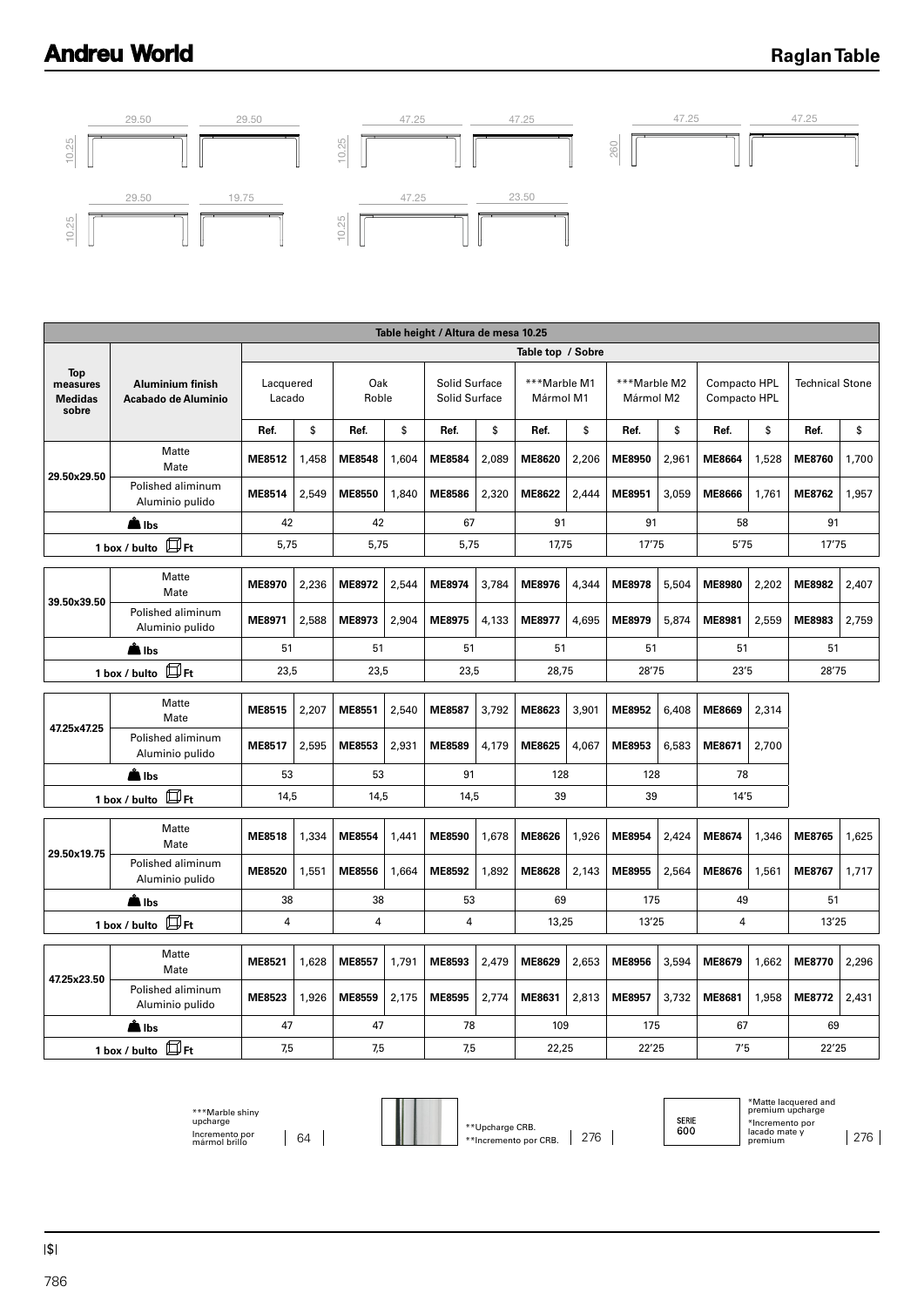# **Andreu World**

### **Raglan Table**



| Table height / Altura de mesa 14.5                |                                         |                     |                   |               |              |                                |       |                           |       |                           |       |                              |       |                        |       |  |
|---------------------------------------------------|-----------------------------------------|---------------------|-------------------|---------------|--------------|--------------------------------|-------|---------------------------|-------|---------------------------|-------|------------------------------|-------|------------------------|-------|--|
|                                                   |                                         |                     | Table top / Sobre |               |              |                                |       |                           |       |                           |       |                              |       |                        |       |  |
| <b>Top</b><br>measures<br><b>Medidas</b><br>sobre | Aluminium finish<br>Acabado de Aluminio | Lacquered<br>Lacado |                   | Oak<br>Roble  |              | Solid Surface<br>Solid Surface |       | ***Marble M1<br>Mármol M1 |       | ***Marble M2<br>Mármol M2 |       | Compacto HPL<br>Compacto HPL |       | <b>Technical Stone</b> |       |  |
|                                                   |                                         | Ref.                | \$                | Ref.          | \$           | Ref.                           | \$    | Ref.                      | \$    | Ref.                      | \$    | Ref.                         | \$    | Ref.                   | \$    |  |
| 23.50x23.50                                       | Matte<br>Mate                           | <b>ME8524</b>       | 1,361             | ME8560        | 1,443        | <b>ME8596</b>                  | 1,768 | ME8632                    | 1,925 | <b>ME8958</b>             | 2,449 | ME8684                       | 1,302 | ME8795                 | 1,699 |  |
|                                                   | Polished aliminum<br>Aluminio pulido    | ME8526              | 1,564             | ME8562        | 1,646        | <b>ME8598</b>                  | 1,968 | ME8634                    | 2,002 | ME8959                    | 2,526 | <b>ME8686</b>                | 1,505 | ME8797                 | 1,780 |  |
| llbs                                              |                                         | 40                  |                   |               | 40           |                                | 56    |                           | 69    |                           | 69    |                              | 49    |                        | 109   |  |
|                                                   | $\square$ Ft<br>1 box / bulto           |                     | 5,5<br>5,5        |               | 5,5<br>15,25 |                                | 15'25 |                           | 5'5   |                           | 15'25 |                              |       |                        |       |  |
|                                                   |                                         |                     |                   |               |              |                                |       |                           |       |                           |       |                              |       |                        |       |  |
| 47.25x47.25                                       | Matte<br>Mate                           | <b>ME8527</b>       | 2,324             | ME8563        | 2,654        | <b>ME8599</b>                  | 3,907 | ME8635                    | 4,032 | ME8960                    | 6.445 | ME8689                       | 2,428 |                        |       |  |
|                                                   | Polished aliminum<br>Aluminio pulido    | <b>ME8529</b>       | 2.704             | <b>ME8565</b> | 3,039        | <b>ME8601</b>                  | 4,286 | ME8637                    | 4.186 | ME8961                    | 6.602 | ME8691                       | 2,808 |                        |       |  |
|                                                   | <b>A</b> Ibs                            | 71<br>69            |                   |               | 133<br>192   |                                | 175   |                           | 111   |                           |       |                              |       |                        |       |  |
|                                                   | $\square$ Ft<br>1 box / bulto           | 21                  |                   | 21            |              | 21                             |       | 46.5                      |       | 46'5                      |       | 21                           |       |                        |       |  |
|                                                   | Matte                                   |                     |                   |               |              |                                |       |                           |       |                           |       |                              |       |                        |       |  |
|                                                   | Mate                                    | ME8530              | 1,694             | <b>ME8566</b> | 1,857        | ME8602                         | 2,360 | <b>ME8638</b>             | 2,691 | ME8962                    | 3,627 | <b>ME8694</b>                | 1,725 | <b>ME8800</b>          | 2,385 |  |
| 47.25x23.50                                       | Polished aliminum<br>Aluminio pulido    | ME8532              | 1,984             | <b>ME8568</b> | 2,149        | ME8604                         | 2,653 | <b>ME8640</b>             | 2,865 | ME8963                    | 3,754 | ME8696                       | 2,018 | <b>ME8802</b>          | 2,511 |  |
|                                                   | in Ibs                                  | 49                  |                   | 49            |              | 80                             |       | 111                       |       | 111                       |       | 69                           |       | 192                    |       |  |
|                                                   | $\square$ Ft<br>1 box / bulto           | 10,25               |                   | 10,25         |              | 10,25                          |       | 26,5                      |       | 26'5                      |       | 10'25                        |       | 26'5                   |       |  |
|                                                   | Matte<br>Mate                           | ME8533              | 1,938             | ME8569        | 2,224        | <b>ME8605</b>                  | 2,959 | ME8641                    | 3,163 | ME8964                    | 4,354 | ME8699                       | 2,028 | <b>ME8805</b>          | 2,596 |  |
| 55.25x27.50                                       | Polished aliminum<br>Aluminio pulido    | ME8535              | 2,297             | ME8571        | 2,586        | ME8607                         | 3,311 | ME8643                    | 3,356 | ME8965                    | 4,502 | ME8701                       | 2,387 | <b>ME8807</b>          | 2,887 |  |
|                                                   | l Ibs                                   | 58                  |                   | 58            |              | 100                            |       | 139                       |       | 139                       |       | 84                           |       | 111                    |       |  |
| 1 box / bulto $\Box$ Ft                           |                                         | 14,25               |                   | 14,25         |              | 14,25                          |       | 34                        |       | 34                        |       | 14'25                        |       | 34                     |       |  |

\*\*\*Marble shiny upcharge Incremento por mármol brillo 64



\*\*Upcharge CRB. \*\*Incremento por CRB.  $276$  SERIE<br>600

\*Matte lacquered and premium upcharge \*Incremento por lacado mate y premium 276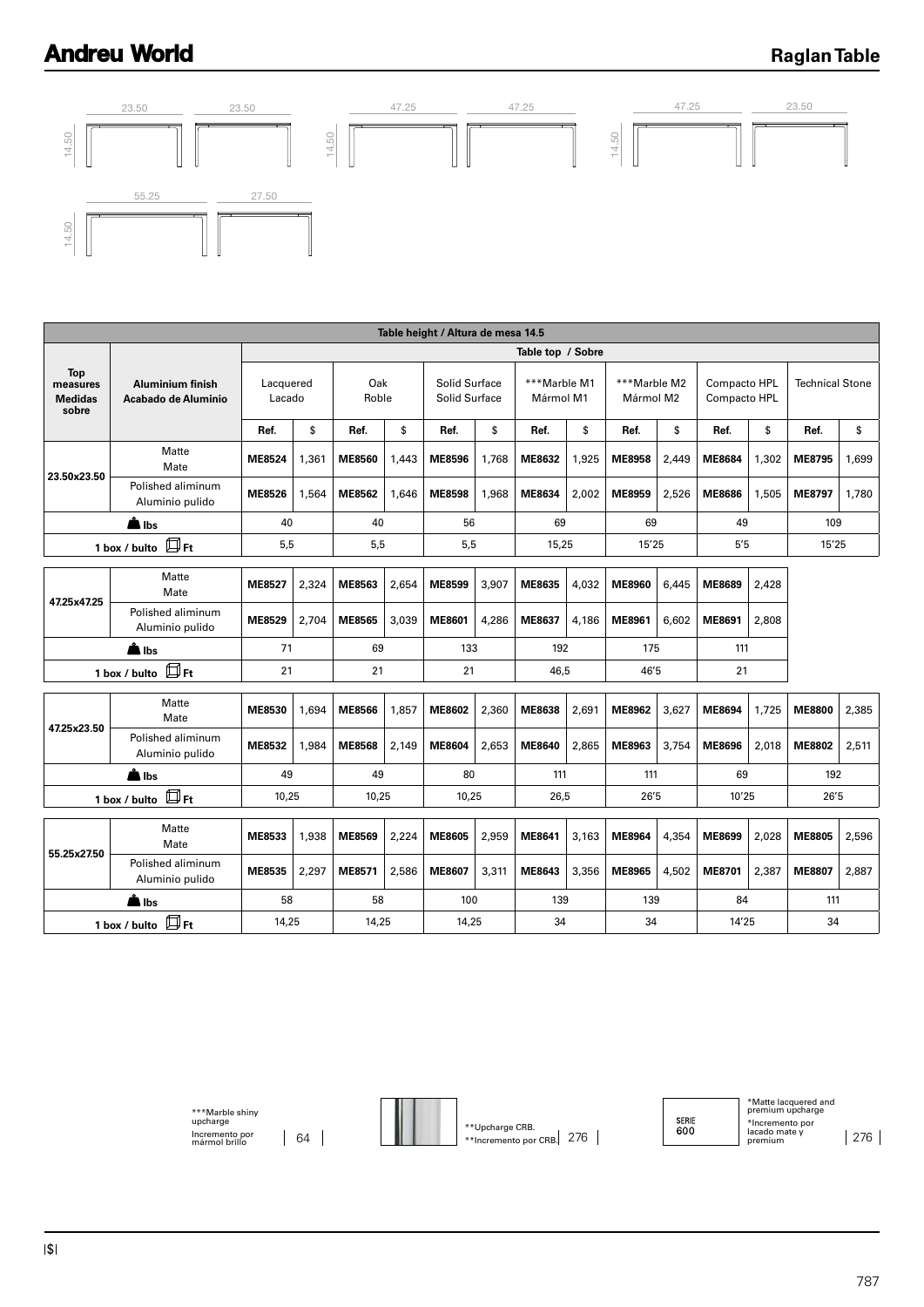

Descripción Description

Table collection with four injected aluminun legs with EPL-5 outdoor treatment, available in earth brown, white or matte black finish and with Compacto high pressure laminate top (HPL) or Technical Stone.

Colección de mesas con base de 4 patas de inyección de aluminio con tratamiento EPL-5 en acabado marrón tierra, blanco o negro mate y sobres de Compacto laminado de alta presión (HPL) o Technical Stone.

| <b>Aluminum finish</b>                                       | White                   | Earth brown                   | <b>Matte Black</b> |      |
|--------------------------------------------------------------|-------------------------|-------------------------------|--------------------|------|
| Acabado de aluminio                                          | Blanco                  | Marrón tierra                 | Negro Mate         |      |
| <b>Compacto HPL finish</b><br>Acabado<br><b>Compacto HPL</b> | B200<br>White<br>Blanco | N201<br><b>Black</b><br>Negro | Edge<br>Perfil     | 0.50 |

| <b>Technical Stone</b> |               |            |             | Edge   | 0.25 |
|------------------------|---------------|------------|-------------|--------|------|
| finish                 |               |            |             | Perfil |      |
| Acabado                | Earth brown   | Sand grey  | Stone grey  |        |      |
| <b>Technical Stone</b> | Marrón tierra | Gris arena | Gris piedra |        |      |
|                        |               |            |             |        |      |
|                        |               |            |             |        |      |

| Certificates<br>Certificados | Aluminum<br>Aluminio   | UNF CFN/TR 581-4                          | Durability of exterior-grade furniture.<br>Durabilidad de mobiliario de exterior.                                                                                                      |
|------------------------------|------------------------|-------------------------------------------|----------------------------------------------------------------------------------------------------------------------------------------------------------------------------------------|
|                              | Compacto               | European Standard:<br><b>UNF FN 13501</b> | EN 438-6, EN 4382-2-10, EN 4382-2-12, EN 4382-2-14,<br>EN 4382-2-16, EN 4382-2-17, EN 4382-2-21, EN 4382-2-24,<br>EN 4382-2-25, EN 4382-2-26, EN 4382-2-27, EN 4382-2-30,<br>FN 12721. |
|                              | <b>Technical Stone</b> | European Standard:<br>UNF FN 13501-1:2    | International Standards<br>UNE EN ISO 10545-3, UNE EN ISO 10545-4, UNE EN ISO 10545-6.<br>UNE ENV 12633 UNE EN ISO 10545-12 UNE EN ISO 10545-9                                         |

Intellectual property / Propiedad intelectual

All our collections are protected by international industrial design registries, designs patents, copyrights and Intellectual Property laws.<br>Unauthorised use of AW International Property is a criminal offence and can lead

Todas nuestras colecciones están protegidas por registros de diseño industrial, diseño de patente, copyright y derechos de propiedad intelectual<br>en todo el mundo. El uso no autorizado de los diseños y propiedad intelectual